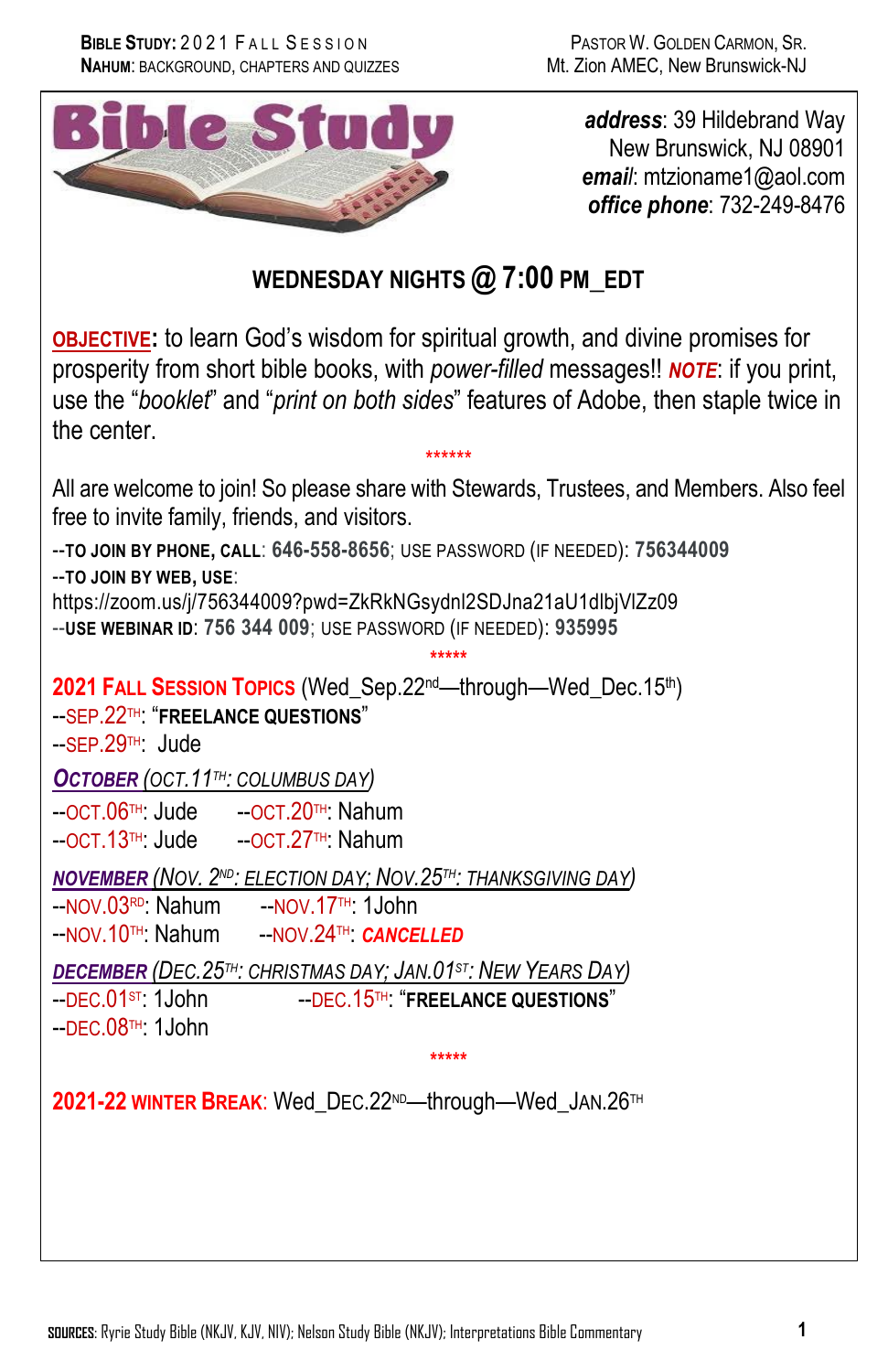## **BACKGROUND** (**NAHUM**). *AUTHOR*: Nahum…*DATE WRITTEN*: 650 BCE

- **NAHUM**. His name means "*consolation*!" Nothing else is known of him except that he came from a city called Elkosh, which was near Capernaum.
- **AUDIENCE**. His prophetic message against Nineveh as preached to Judah (or the Israelite Southern Kingdom, who capital was Jerusalem), since the Northern Kingdom called Israel had already been taken captive by the Assyrian Empire in 722 BC.
- **THEME**. His strong message was that Nineveh would be destroyed! In fact, nearly every verse from chapter 1:15 -to- chapter 3:19 describes that event which actually took place in 612 BC.
- **THE ISSUE**. The Ninevites or Assyrians had converted from their evil ways through the preaching of the Prophet Jonah more than 100-years before Nahum preached his prophecy. Unfortunately, the ancient Ninevites had not transmitted their knowledge of the true God to their children. Thus, this new generation of Ninevites reverted back to their cruel and heathen practices. And in chapter 3:1- 4, Nahum briefly describes the Ninevite's wickedness.
- **EXAMPLE**. In 722 BC, they destroyed Samaria, which was the capital of the Israelite Northern Kingdom (called Israel), and also in 701 BC they nearly captured Jerusalem, which was the capital of the Israelite Southern Kingdom (called Judah).
- **PUNISHMENT**. Nahum starts with a magnificent description of God's character. He goes on to describe the great wickedness of the Ninevites (Assyrians) against the two Israelite nations. Then Nahum prophesied that God had to punish and destroy such an apostate people.
- **ENCOURAGEMENT**. Nahum's prophecy was also a source of comfort to the Israelites of the Southern Kingdom (Judah). For he revealed that God would punish their great enemy for their sins against God's people—their cousins the Israelites of the Northern Kingdom (Israel).

| <b>NATION</b>             | <b>ISRAEL</b>              | <b>ASSYRIA</b>                  | <b>JUDAH</b>                                                 |
|---------------------------|----------------------------|---------------------------------|--------------------------------------------------------------|
| <b>CAPITAL</b>            | <b>SAMARIA</b>             | <b>NINFVFH</b>                  | <b>JERUSALEM</b>                                             |
| <b>NAME</b>               | <b>NORTHERN ISRAELITES</b> | <b>ASSYRIANS</b>                | <b>SOUTHERN ISRAELITES</b>                                   |
| <b>CONQUERED</b><br>(BCE) | • 722 BY ASSYRIANS         | • 612 BY MEDES<br>& BABYLONIANS | • 701 BY ASSYRIANS<br>(ATTEMPTED ONLY)<br>586 BY BABYLONIANS |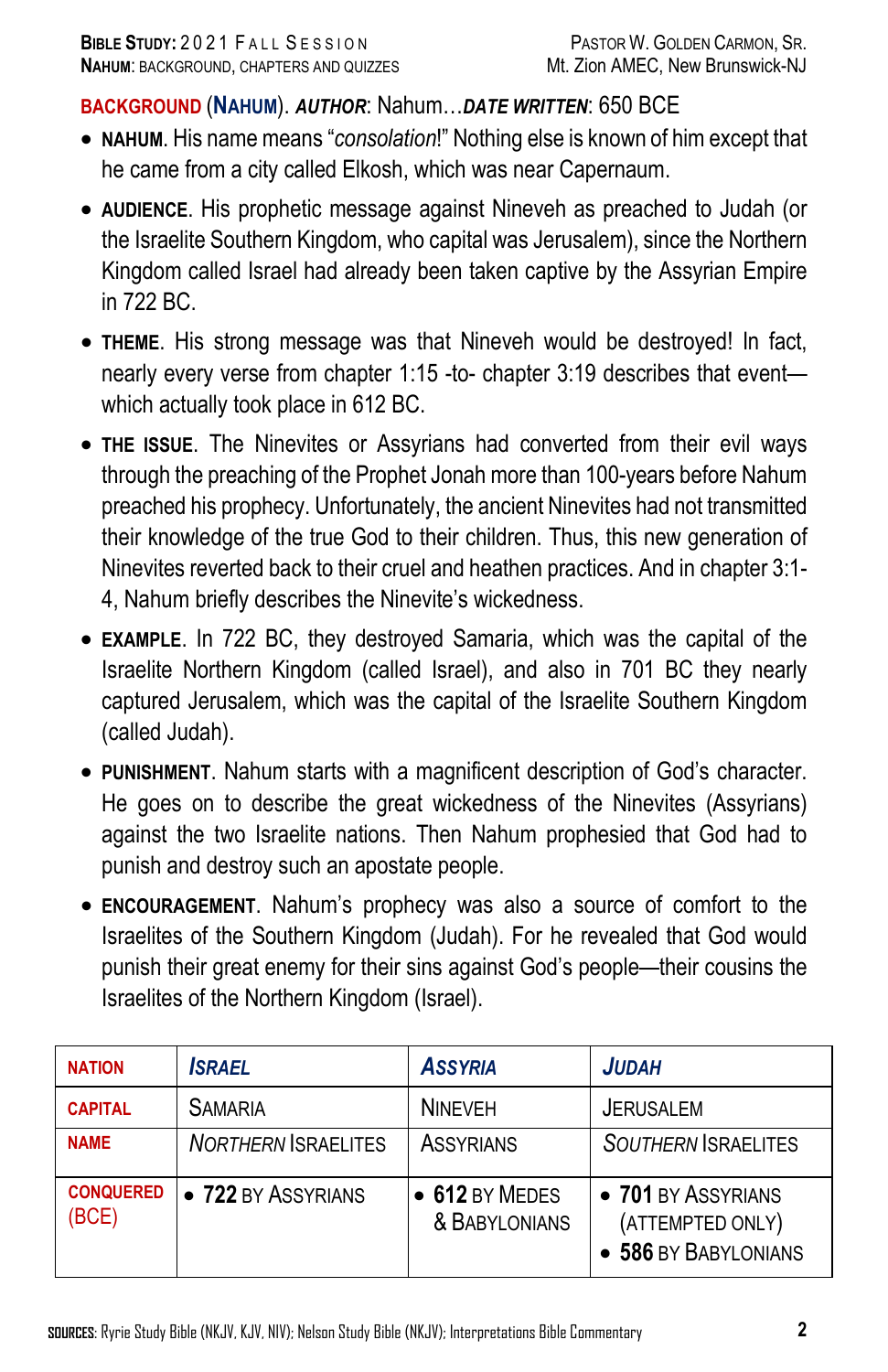**BACKGROUND** (**NAHUM)— QUIZ** (select all that are correct)

**Q1** When was Nahum written? **a**) 650-AD; **b**) 722-BC; **c**) 701-AD; **d**) neither.

**Q2** What does Nahum's name mean and where is he from? **a**) "*Son of Thunder*;" from Elkosh; **b**) "*God is with us*;" from Capernaum; **c**) "*Prince of Peace*;" from Samaria; **d**) neither.

**Q3** What were the Israelites of the Southern Kingdom called, and what was their capital city? **a**) Israel and Jerusalem; **b**) Judah and Samaria; **c**) Assyria and Nineveh; **d**) neither.

**Q4** What were the Israelites of the Northern Kingdom called, and what was their capital city? **a**) Israel and Jerusalem; **b**) Judah and Samaria; **c**) Assyria and Nineveh; **d**) neither.

**Q5** What is the theme of Nahum's prophecy? **a**) God will destroy Israel; **b**) God will destroy Nineveh; **c**) God will destroy Judah; **d**) neither.

**Q6** When was Israel conquered and by whom? **a**) 722-BC, by the Assyrians; **b**) 701-BC, by the Judeans; **c**) 612-BC, by the Ninevites; **d**) neither.

**Q7** When did God destroy the Ninevites and why? **a**) 722-BC, for helping Israel defeat Judah; **b**) 701-BC, for helping Judah defeat Israel; **c**) 612-BC, for their renewed apostate behavior and wicked practices against Israel and Judah; **d**) neither.

**Q8** What secondary message does Nahum's prophecy have for Judah? **a**) God will punish their enemies; **b**) God will restore Israel, their cousins; **c**) God will forgive the Assyrians; **d**) neither.

**QUIZ ANSWERS:**

*BACKGROUND ANSWERS*: **Q1**) d; **Q2**) d; **Q3**) d; **Q4**) d; **Q5**) b; **Q6**) a; **Q7**) c; **Q8**) a;

**NOTES:**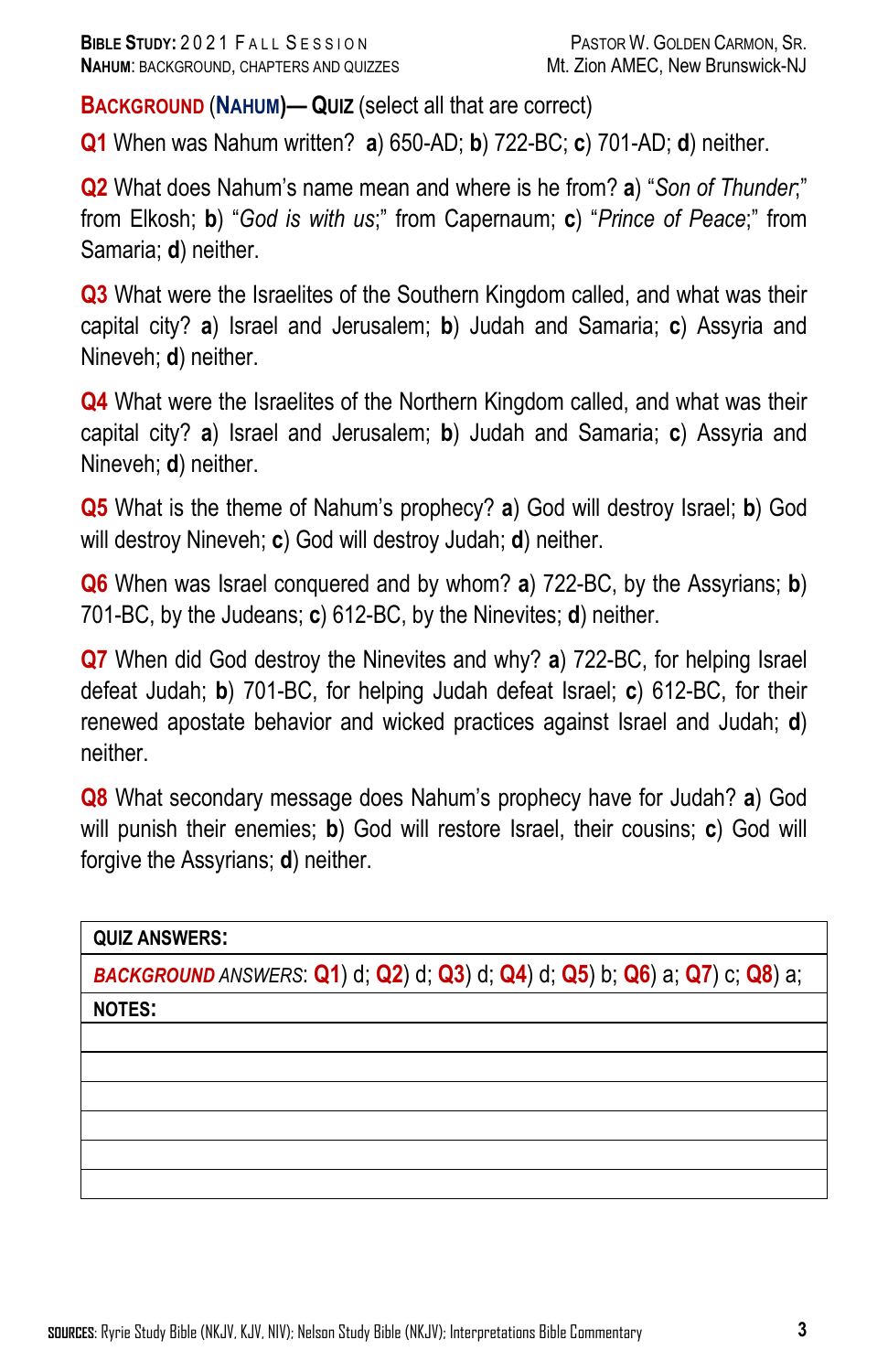## **BIBLE STUDY:** 2021 FALL SESSION PASTOR W. GOLDEN CARMON, SR. **NAHUM: BACKGROUND, CHAPTERS AND QUIZZES METALLY METALLY MANEC, New Brunswick-NJ**

**CHAPTER\_1** (**NAHUM)**. **GOD'S WRATH ON HIS ENEMIES**. **<sup>1</sup>**The burden against Nineveh. The book of the vision of Nahum the Elkoshite. **<sup>2</sup>**God is jealous, and the Lord avenges. The Lord avenges and is furious. The Lord will take vengeance on his adversaries. And he reserves wrath for his enemies. **<sup>3</sup>** The Lord is slow to anger and great in power. And he will not at all acquit the wicked. The Lord has his way in the whirlwind and in the storm. And the clouds are the dust of his feet. **<sup>4</sup>**He rebukes the sea and makes it dry; and dries up all the rivers. Bashan and Carmel wither, and the flower of Lebanon wilts. **<sup>5</sup>** The mountains quake before him. The hills melt, and the earth heaves at His presence—YES, the world and all who dwell in it! **6**Who can stand before His indignation? And who can endure the fierceness of His anger? For his fury is poured out like fire, And the rocks are thrown down by him. **<sup>7</sup>** The Lord is good, and a stronghold in the day of trouble. He knows those who trust in Him. **<sup>8</sup>**But with an overflowing flood he will make an utter end of its place, and darkness will pursue his enemies. **<sup>9</sup>**What do you conspire against the Lord? He will make an utter end of it. Affliction will not rise-up a second time. **<sup>10</sup>** For while tangled like thorns, and while drunken like drunkards, they shall be devoured like stubble fully dried. **<sup>11</sup>** From you comes forth one who plots evil against the Lord. A wicked counselor. **<sup>12</sup>** Thus says the Lord, "*Though they are safe, and likewise many, yet in this manner they will be cut down when he passes through. Though I have afflicted you, I will afflict you no more*. **<sup>13</sup>** *For now I will break off his yoke from you; and burst your bonds apart*." **<sup>14</sup>** The Lord has given a command concerning you, "*Your name shall be perpetuated no longer. Out of the house of your gods I will cut off the carved image and the molded image. I will dig your grave. For you are vile*." **<sup>15</sup>** Behold, on the mountains the feet of him who brings good tidings, who proclaims peace! O Judah, keep your appointed feasts, Perform your vows. For the wicked one shall no more pass through you, he is utterly cut off!

| <b>NOTES:</b> |  |  |  |
|---------------|--|--|--|
|               |  |  |  |
|               |  |  |  |
|               |  |  |  |
|               |  |  |  |
|               |  |  |  |
|               |  |  |  |
|               |  |  |  |
|               |  |  |  |
|               |  |  |  |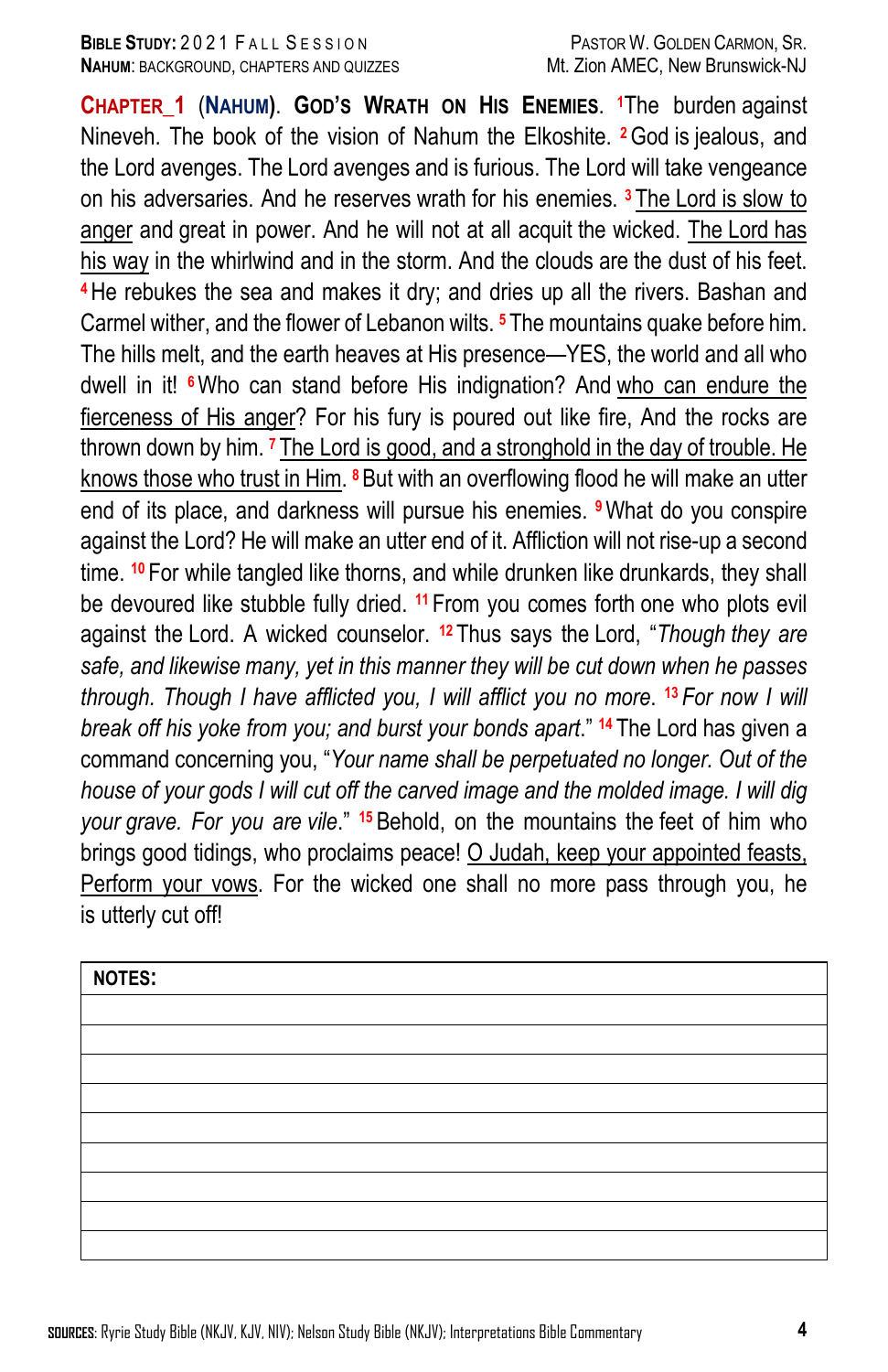**CHAPTER\_1** (**NAHUM)— QUIZ** (select all that are correct)

**Q1** With whom does Nahum say God is angry (v1)? **a**) Israel/Samaria; **b**) Judah/Jerusalem; **c**) Assyria/Nineveh; **d**) neither.

**Q2** How does the Prophet Nahum say God will deal with his fierce anger and fury (vv2-3)? *God will send Nahum to*… **a**) forgive and forget the sins of the enemy of his people; **b**) preach and pray for the enemy of his people to repent; **c**) recruit an army of his people to fight their enemy; **d**) neither.

**Q3** How powerful does Nahum say is God's wrath against the enemy of his people (vv3-6)? *It can cause their enemy's*… **a**) hills to melt, mountains to quake, and plains to heave; **b**) cities to wither, vegetation to wilt, and rivers to dry-up; **c**) skies above them to fill with tornadoes, clouds above them to become dust storms, and rocks around them to become landslides; **d**) neither.

**Q4** How does Nahum say God will handle the enemy of his people (vv7-14)? *God will allow their*…**a**) evil conspiring plans to run their course like a fever; **b**) plotting wicked leaders to convert to the Israelite faith; **c**) carved god-images to be placed in Israelite and Judean temples; **d**) neither.

**Q5** How does Nahum reassure God's people as they face their enemy (vv3,6,7)? *In times of trouble, God*…**a**) won't let any enemy of his people stand before him; **b**) is good and stronghold; **c**) is slow to anger and slow in power; **d**) neither.

**Q6** What does Nahum say is God's final judgment against the enemy of his people (vv12-15)? *God will*…**a**) free his people from their yoke; **b**) dig their grave and bury them; **c**) destroy their name and nation forever; **d**) neither.

**Q7** What closing instructions does Nahum give and to whom (v15)? *He tells them to*…**a**) continue with holy rituals, the Northern Israelites; **b**) engage in peaceful fellowship with Southern Israelites, the Assyrians; **c**) expect their enemy to be cutoff, the Northern Israelites; **d**) neither.

**QUIZ ANSWERS:**

*CHAPTER\_1 ANSWERS*: **Q1**) c; **Q2**) d; **Q3**) a,b,c; **Q4**) d; **Q5**) a,b; **Q6**) a,b,c; **Q7**) d;

**NOTES:**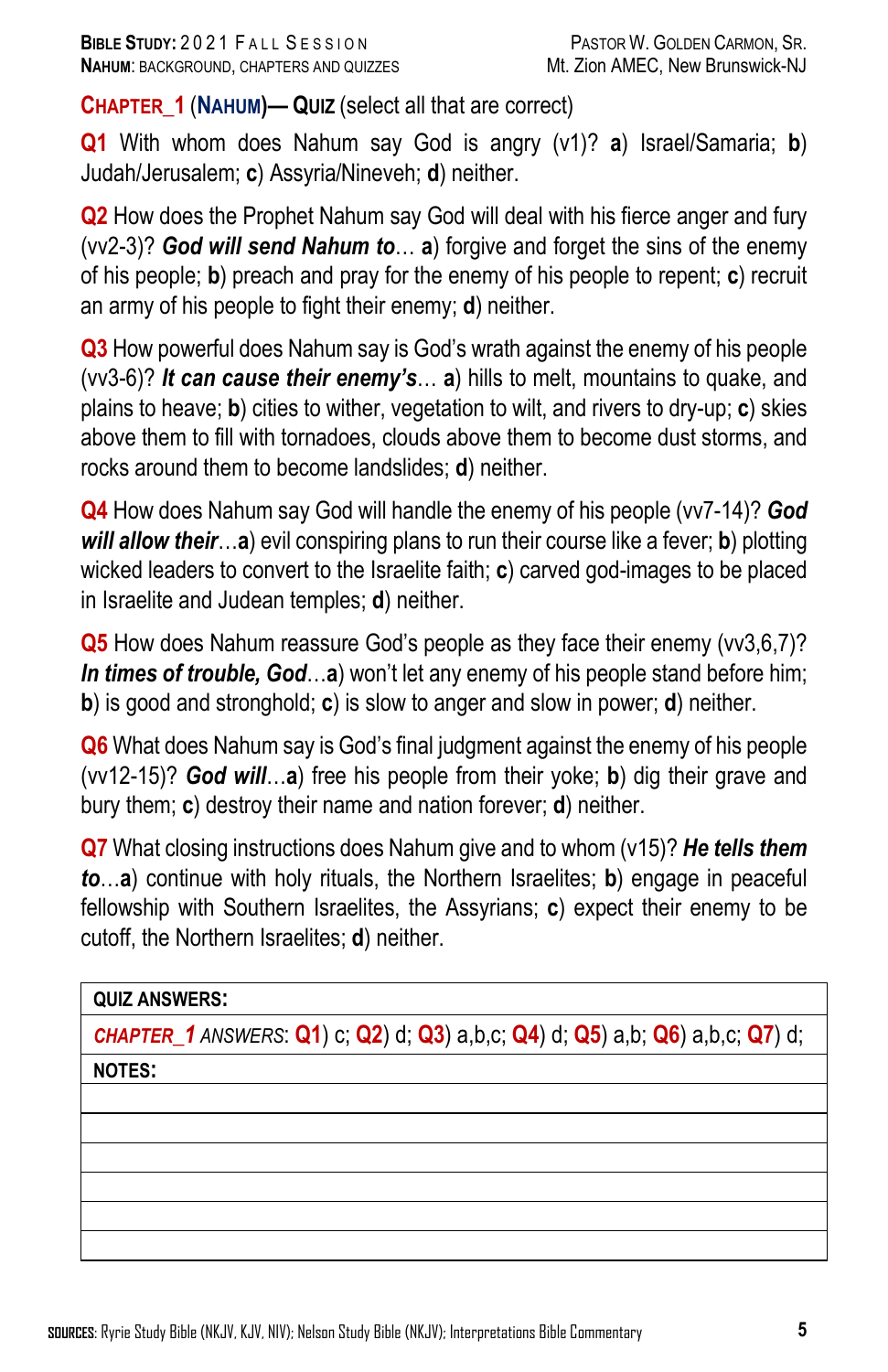**CHAPTER\_2** (**NAHUM)**. **GOD'S DESTRUCTION OF NINEVEH**. **<sup>1</sup>** He who scatters has come up before your face. Man the fort! Watch the road! Strengthen your flanks! Fortify your power mightily. **<sup>2</sup>** For the Lord will restore the excellence of Jacob, like the excellence of Israel. For the emptiers have emptied them out and ruined their vine branches. **<sup>3</sup>** The shields of his mighty men are made red, the valiant men are in scarlet. The chariots come with flaming torches in the day of his preparation, and the spears are brandished. **<sup>4</sup>** The chariots rage in the streets. They jostle one another in the broad roads. They seem like torches. They run like lightning. **<sup>5</sup>**He remembers his nobles. They stumble in their walk. They make haste to her walls, and the defense is prepared. **<sup>6</sup>** The gates of the rivers are opened, and the palace is dissolved. **<sup>7</sup>** It is decreed; she shall be led away captive. She shall be brought up, and her maidservants shall lead her as with the voice of doves—beating their breasts. **<sup>8</sup>** Though Nineveh of old was like a pool of water, now they flee away. "*Halt! Halt*!" they cry. But no one turns back. **<sup>9</sup>** Take spoil of silver! Take spoil of gold! There is no end of treasure, or wealth of every desirable prize. **<sup>10</sup>**She is empty, desolate, and waste! The heart melts, and the knees shake. Much pain is in every side, and all their faces are drained of color. **<sup>11</sup>**Where is the dwelling of the lions, and the feeding place of the young lions. Where the lion walked, the lioness and lion's cub, and no one made them afraid? **<sup>12</sup>** The lion tore in pieces enough for his cubs, killed for his lionesses, filled his caves with prey, and his dens with flesh. **<sup>13</sup>** "*Behold, I am against you*," says the Lord of hosts, "*I will burn your chariots in smoke, and the sword shall devour your young lions. I will cut off your prey from the earth, and the voice of your messengers shall be heard no more*."

| <b>NOTES:</b> |  |
|---------------|--|
|               |  |
|               |  |
|               |  |
|               |  |
|               |  |
|               |  |
|               |  |
|               |  |
|               |  |
|               |  |
|               |  |
|               |  |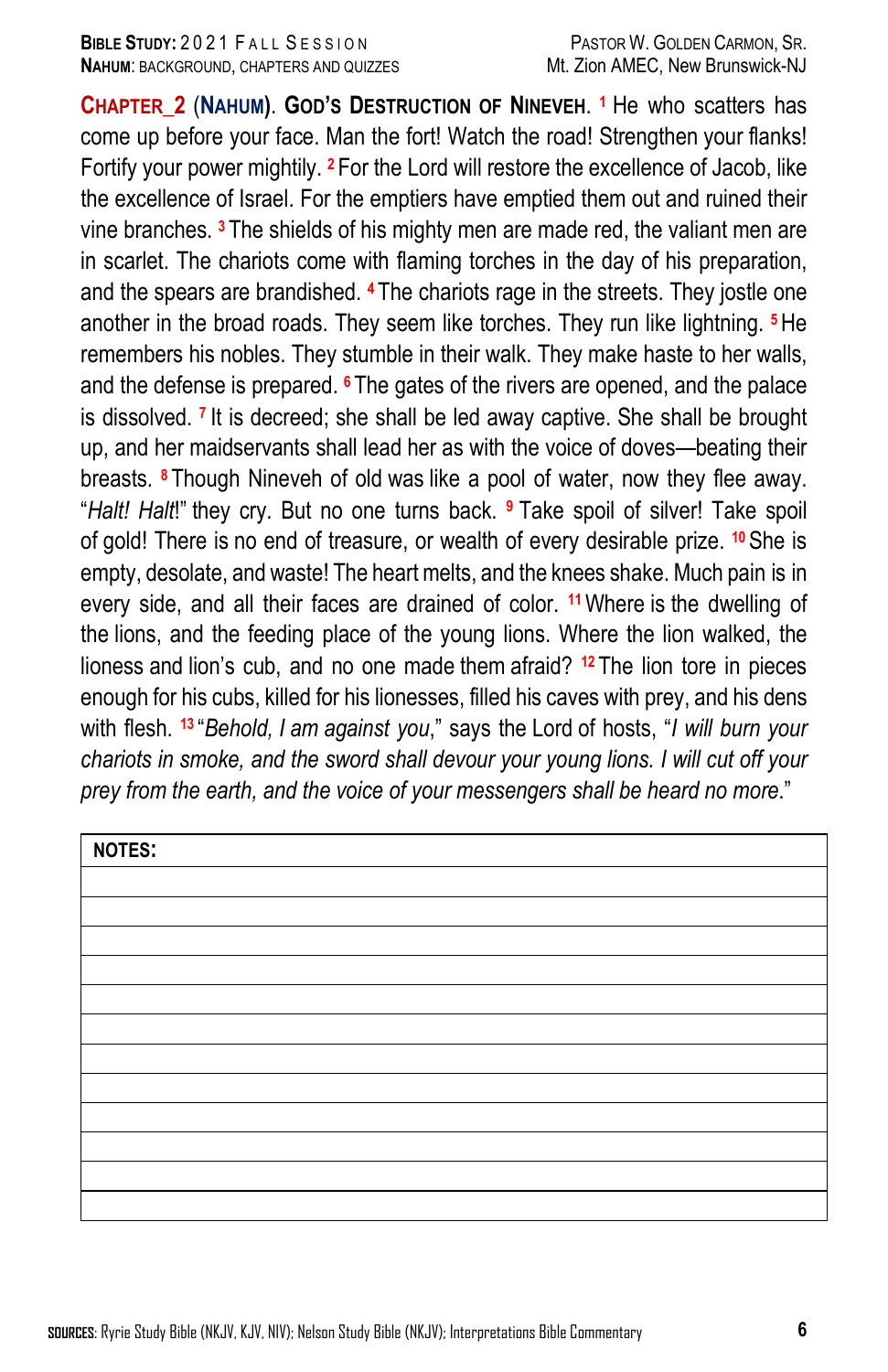**CHAPTER\_2** (**NAHUM)— QUIZ** (select all that are correct)

**Q1** With whom does the Prophet Nahum say God is preparing for battle (v1)? **a**) Israel/Samaria; **b**) Judah/Jerusalem; **c**) Assyria/Nineveh; **d**) neither.

**Q2** Whose excellence does Nahum say God will restore (v2)? **a**) Israel/Samaria; **b**) Judah/Jerusalem; **c**) Assyria/Nineveh; **d**) neither.

**Q3** How does Nahum say God's enemy responds to God's attack (vv3-5)? *They do so by*… **a**) praying and repenting; **b**) putting blood on all home and palace door posts; **c**) wearing sackcloth and ashes; **d**) neither.

**Q4** What does Nahum say happens to God's enemy (vv6-8)? *They will*… **a**) flee with fear and shouting; **b**) be taken prisoners and made slaves; **c**) have their palace destroyed and fresh rivers polluted; **d**) neither.

**Q5** What spoils (or rewards) does Nahum say God allows his enemy's conquerors to take for themselves (v9)? **a**) any desirable prize; **b**) wealth and treasure; **c**) gold and silver; **d**) neither.

**Q6** What does Nahum say will be the final state of God's enemy (vv10-13)? *They will*… **a**) be restored and rejuvenated; **b**) flourish with plants and animal life; **c**) attain worldwide fame and be remembered forever; **d**) neither.

| <b>QUIZ ANSWERS:</b>                                                 |  |
|----------------------------------------------------------------------|--|
| CHAPTER_2 ANSWERS: Q1) c; Q2) d; Q3) d; Q4) a,b,c; Q5) a,b,c; Q6) d; |  |
| <b>NOTES:</b>                                                        |  |
|                                                                      |  |
|                                                                      |  |
|                                                                      |  |
|                                                                      |  |
|                                                                      |  |
|                                                                      |  |
|                                                                      |  |
|                                                                      |  |
|                                                                      |  |
|                                                                      |  |
|                                                                      |  |
|                                                                      |  |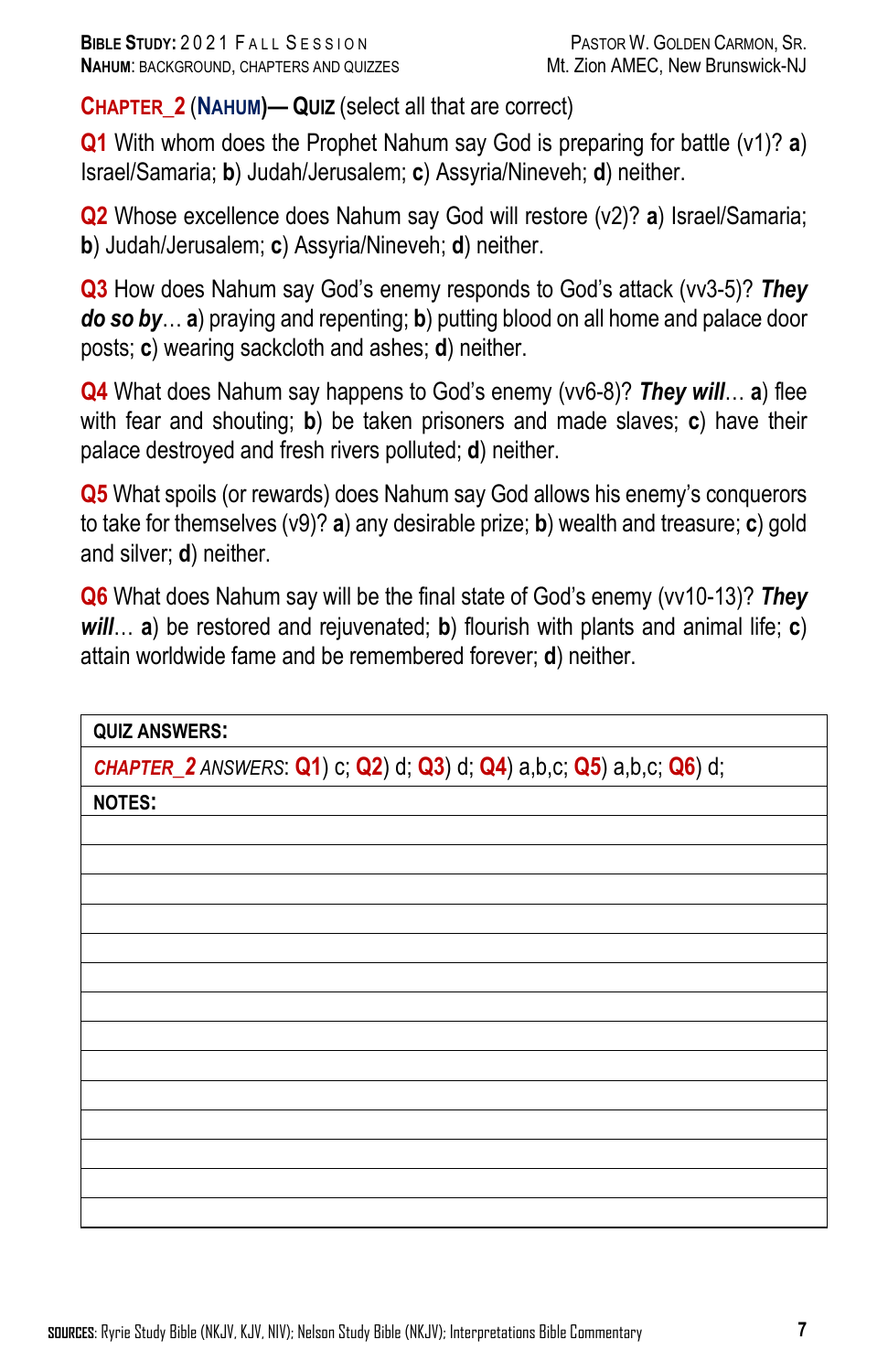## **BIBLE STUDY:** 2021 FALL SESSION PASTOR W. GOLDEN CARMON, SR. **NAHUM: BACKGROUND, CHAPTERS AND QUIZZES METALLY METALLY MANEC, New Brunswick-NJ**

**CHAPTER\_3** (**NAHUM)**. **THE WOE OF NINEVEH**. **<sup>1</sup>**Woe to the bloody city! It is all full of lies and robbery. Its victim never departs. **<sup>2</sup>** The noise of a whip and the noise of rattling wheels, of galloping horses, of clattering chariots! **3**Horsemen charge with bright sword and glittering spear. There is a multitude of slain. A great number of bodies. Countless corpses—they stumble over the corpses— **<sup>4</sup>** because of the multitude of harlotries of the seductive harlot, the mistress of sorceries. Who sells nations through her harlotries, and families through her sorceries. **<sup>5</sup>** "*Behold, I am against you*," says the LORD of hosts. "*I will lift your skirts over your face. I will show the nations your nakedness, and the kingdoms your shame*. **<sup>6</sup>** *I will cast abominable filth upon you, and make you vile, and make you a spectacle*. **<sup>7</sup>** *It shall come to pass that all who look upon you will flee from you, and say*, '*Nineveh is laid waste! Who will bemoan her?' Where shall I seek comforters for you?*" **<sup>8</sup>**Are you better than No Amon that was situated by the river, that had the waters around her. Whose rampart was the sea. Whose wall was the sea? **<sup>9</sup>**Ethiopia and Egypt were her strength, and it was boundless. Put and Lubim were your helpers. **<sup>10</sup>** Yet she was carried away. She went into captivity. Her young children also were dashed to pieces at the head of every street. They cast lots for her honorable men, and all her great men were bound in chains. **<sup>11</sup>**You also will be drunk. You will be hidden. You also will seek refuge from the enemy. **<sup>12</sup>**All your strongholds are fig trees with ripened fig. If they are shaken, they fall into the mouth of the eater. **<sup>13</sup>** Surely, your people in your midst are women! The gates of your land are wide open for your enemies. Fire shall devour the bars of your gates. **<sup>14</sup>**Draw your water for the siege! Fortify your strongholds! Go into the clay and tread the mortar! Make strong the brick kiln! **<sup>15</sup>** There the fire will devour you. The sword will cut you off. It will eat you up like a locust. Make yourself many—like the locust! Make yourself many—like the swarming locusts! <sup>16</sup> You have multiplied your merchants more than the stars of heaven. The locust plunders and flies away. **<sup>17</sup>** Your commanders are like swarming locusts, and your generals like great grasshoppers. Which camp in the hedges on a cold day. When the sun rises they flee away, and the place where they are is not known. **<sup>18</sup>**Your shepherds slumber, O king of Assyria. Your nobles rest in the dust. Your people are scattered on the mountains, and no one gathers them. **<sup>19</sup>**Your injury has no healing, your wound is severe. All who hear news of you will clap their hands over you. For upon whom has not your wickedness passed continually?